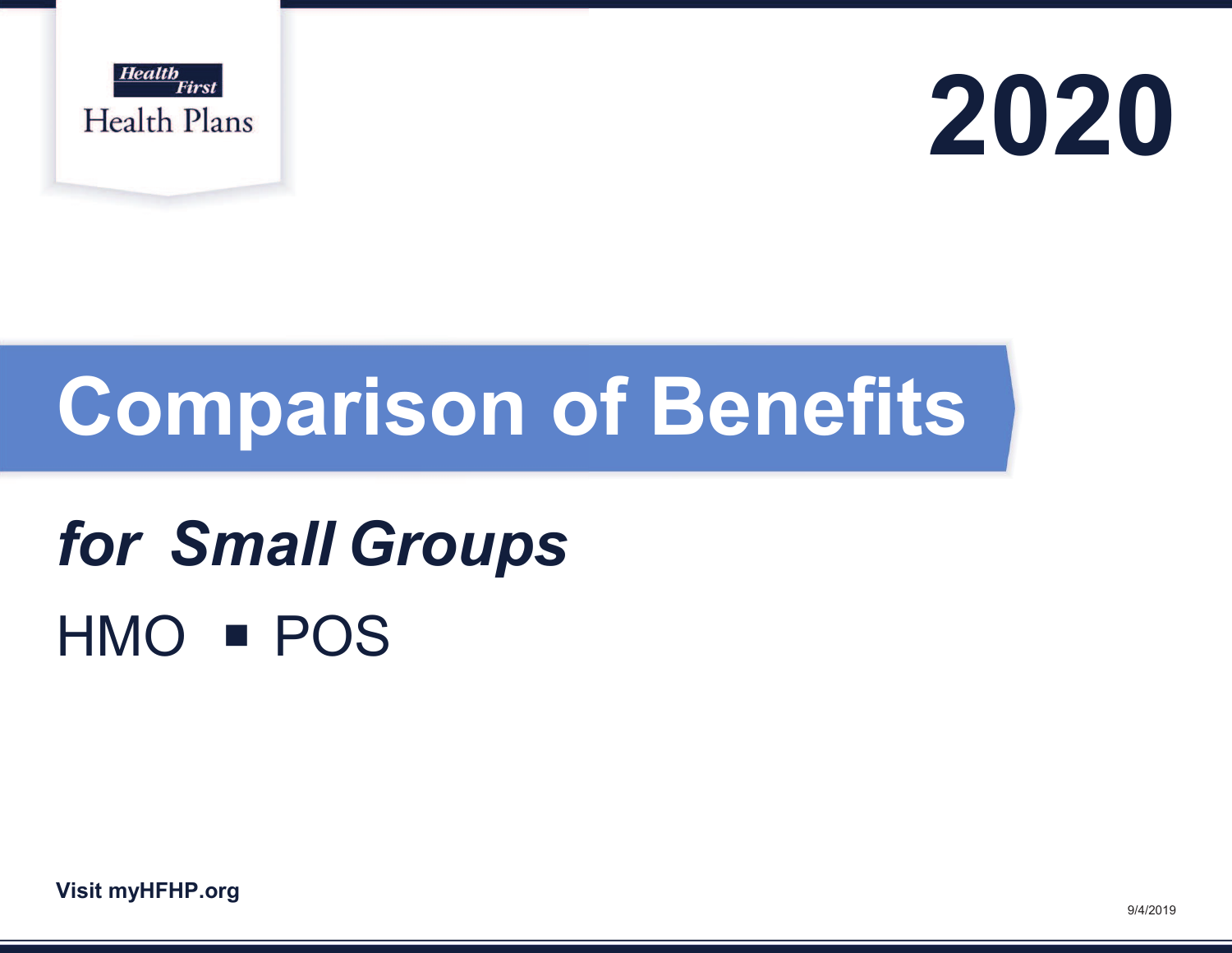

## **Health First Small Group HMO Plans**

|                                          | <b>Coinsurance</b> | <b>Calendar Year</b><br><b>Deductible</b><br>(Single / Family) | <b>Maximum Out of</b><br><b>Pocket</b><br>(Single / Family) | <b>PCP Office</b><br><b>Visit</b> |                                   | <b>Diagnostic Testing</b><br>Specialist Visit (Routine Labs & X-<br>rays) | <b>Advanced Imaging</b><br><b>Services</b><br>(per visit, per type) | <b>Urgent Care</b><br>(In and Out of<br>Network) | <b>Emergency Room</b><br>(In and Out of<br>Network) |                                     | <b>Outpatient</b><br><b>Surgery</b><br>(Facility) | <b>Rx Benefit</b><br>(Single / Family)<br>Deductible applies to Tiers 3 - 5 |  |
|------------------------------------------|--------------------|----------------------------------------------------------------|-------------------------------------------------------------|-----------------------------------|-----------------------------------|---------------------------------------------------------------------------|---------------------------------------------------------------------|--------------------------------------------------|-----------------------------------------------------|-------------------------------------|---------------------------------------------------|-----------------------------------------------------------------------------|--|
| Health First Platinum HMO 100 5588       | 0%                 | \$0/\$0                                                        | \$1,300 / \$2,600                                           | \$20                              | \$40                              | Routine labs \$0<br>X-rays \$75                                           | \$150                                                               | \$40                                             | \$100                                               | \$300 per day 1-4<br>$$0$ days $5+$ | \$200                                             | \$2/15/30/50/30%<br>$($0 / $0$ Rx deductible)                               |  |
| <b>Health First Platinum HMO 80 5592</b> | 20%                | \$0/\$0                                                        | \$1,800 / \$3,600                                           | \$20                              | \$40                              | Routine labs \$0<br>X-rays 20%                                            | \$175                                                               | \$40                                             | \$150                                               | \$250 per day 1-5<br>$$0$ days $6+$ | \$200                                             | \$2/15/30/50/30%<br>$($0 / $0$ Rx deductible)                               |  |
| <b>Health First Platinum HMO 80 5610</b> | 20%                | \$0/\$0                                                        | \$3,000 / \$6,000                                           | \$25                              | \$45                              | Routine labs \$0<br>X-rays 20%                                            | \$275                                                               | \$50                                             | \$300                                               | \$1,000                             | \$300                                             | \$2/15/30/50/30%<br>$($0 / $0$ Rx deductible)                               |  |
| <b>Health First Gold HMO 80 5576</b>     | 20%                | \$500 / \$1,000                                                | \$4,700 / \$9,400                                           | \$40                              | \$60                              | Routine labs \$0<br>X-rays 20%                                            | \$400                                                               | \$60                                             | \$500                                               | 20%                                 | \$500                                             | \$2/15/30/50/30%<br>(\$200 / \$400 Rx deductible)                           |  |
| <b>Health First Gold HMO 50 5582</b>     | 50%                | \$500 / \$1,000                                                | \$5,250 / \$10,500                                          | \$25                              | \$50                              | Routine labs 50%<br>X-rays 50%                                            | \$250                                                               | \$50                                             | \$250                                               | \$875<br>\$400                      |                                                   | \$2/15/30/50/30%<br>$(50/50$ Rx deductible)                                 |  |
| <b>Health First Gold HMO 50 5609</b>     | 50%                | \$1,000 / \$2,000                                              | \$7,350 / \$14,700                                          | \$30                              | \$60                              | Routine labs \$0<br>X-rays 50%                                            | 50%                                                                 | \$50                                             | 50%                                                 | \$1,500                             | 50%                                               | \$2/15/30/50/30%<br>(\$500 / \$1,000 Rx deductible)                         |  |
| <b>Health First Gold HMO 80 5574</b>     | 20%                | \$1,050 / \$2,100                                              | \$8,150 / \$16,300                                          | \$25                              | \$45                              | Routine labs \$0<br>X-rays 20%                                            | \$275                                                               | \$45                                             | \$350                                               | 20%                                 | 20%                                               | \$2/15/30/50/30%<br>(\$200 / \$400 Rx deductible)                           |  |
| <b>Health First Gold HMO 50 5578</b>     | 20%                | \$1,500 / \$3,000                                              | \$4,950 / \$9,900                                           | \$30                              | \$45                              | Routine labs \$0<br>X-rays 20%                                            | 20%                                                                 | \$45                                             | \$200                                               | 20%                                 | \$250                                             | \$2/15/30/50/30%<br>(\$200 / \$400 Rx deductible)                           |  |
| Health First Silver HMO 50 5554          | 50%                | \$2,050 / \$4,100                                              | \$8,150 / \$16,300                                          | Visit 1-4, \$35.<br>Visit 5+, 50% | Visit 1-4, \$50.<br>Visit 5+, 50% | Routine labs 50%<br>X-rays 50%                                            | 50%                                                                 | Visit 1-4, \$50.<br>Visit 5+, 50%                | 50%                                                 | 50%                                 | 50%                                               | \$2/15/30/50/30%<br>(\$200 / \$400 Rx deductible)                           |  |
| Health First Silver HMO 50 5562          | 50%                | \$3,000 / \$6,000                                              | \$8,150 / \$16,300                                          | \$50                              | \$100                             | Routine labs \$0<br>X-rays 50%                                            | 50%                                                                 | 50%                                              | 50%                                                 | 50%<br>50%                          |                                                   | \$2/15/30/50/30%<br>$($0 / $0$ Rx deductible)                               |  |
| Health First Silver HMO 80 5558          | 20%                | \$5,600 / \$11,200 \$8,150 / \$16,300                          |                                                             | Visit 1, \$50.<br>Visit 2+, 20%   | Visit 1, \$75,<br>Visit 2+, 20%   | Routine labs \$0<br>X-rays 20%                                            | 20%                                                                 | \$75                                             | \$400                                               | 20%                                 | 20%                                               | \$2/15/30/50/30%<br>(\$200 / \$400 Rx deductible)                           |  |
| Health First Silver HMO 50 5598          | 50%                |                                                                | \$6,350 / \$12,700 \$7,200 / \$14,400                       | Visit 1, \$75,<br>Visit 2+, 50%   | Visit 1, \$125.<br>Visit 2+, 50%  | Routine labs \$0<br>X-rays 50%                                            | \$500                                                               | Visit 1-3, \$100,<br>Visit 4+, 50%               | Visit 1, \$500,<br>Visit 2+, 50%                    | \$2,500                             | \$1,250                                           | \$2/15/30/50/30%<br>(\$1,000 / \$2,000 Rx deductible)                       |  |
| Health First Silver HMO 50 5596          | 50%                |                                                                | \$7,200 / \$14,400 \$7,350 / \$14,700                       | Visit 1, \$75,<br>Visit 2+, 50%   | Visit 1, \$125.<br>Visit 2+, 50%  | Routine labs \$0<br>X-rays 50%                                            | 50%                                                                 | Visit 1, \$125,<br>Visit 2+, 50%                 | 50%                                                 | 50%                                 | 50%                                               | \$2/15/30/50/50%<br>(\$500 / \$1,000 Rx deductible)                         |  |
| <b>Health First Bronze HMO 100 5013</b>  | 0%                 |                                                                | \$8,150 / \$16,300 \$8,150 / \$16,300                       | Visit 1-3, \$75.<br>Visit 4+, 0%  | Visit 1-3, \$120<br>Visit 4+, 0%  | Routine labs 0%<br>X-rays 0%                                              | 0%                                                                  | \$100                                            | 0%                                                  | 0%                                  | 0%                                                | \$2/15/30/50/30%<br>(\$1,300 / \$2,600 Rx deductible)                       |  |

\* per admission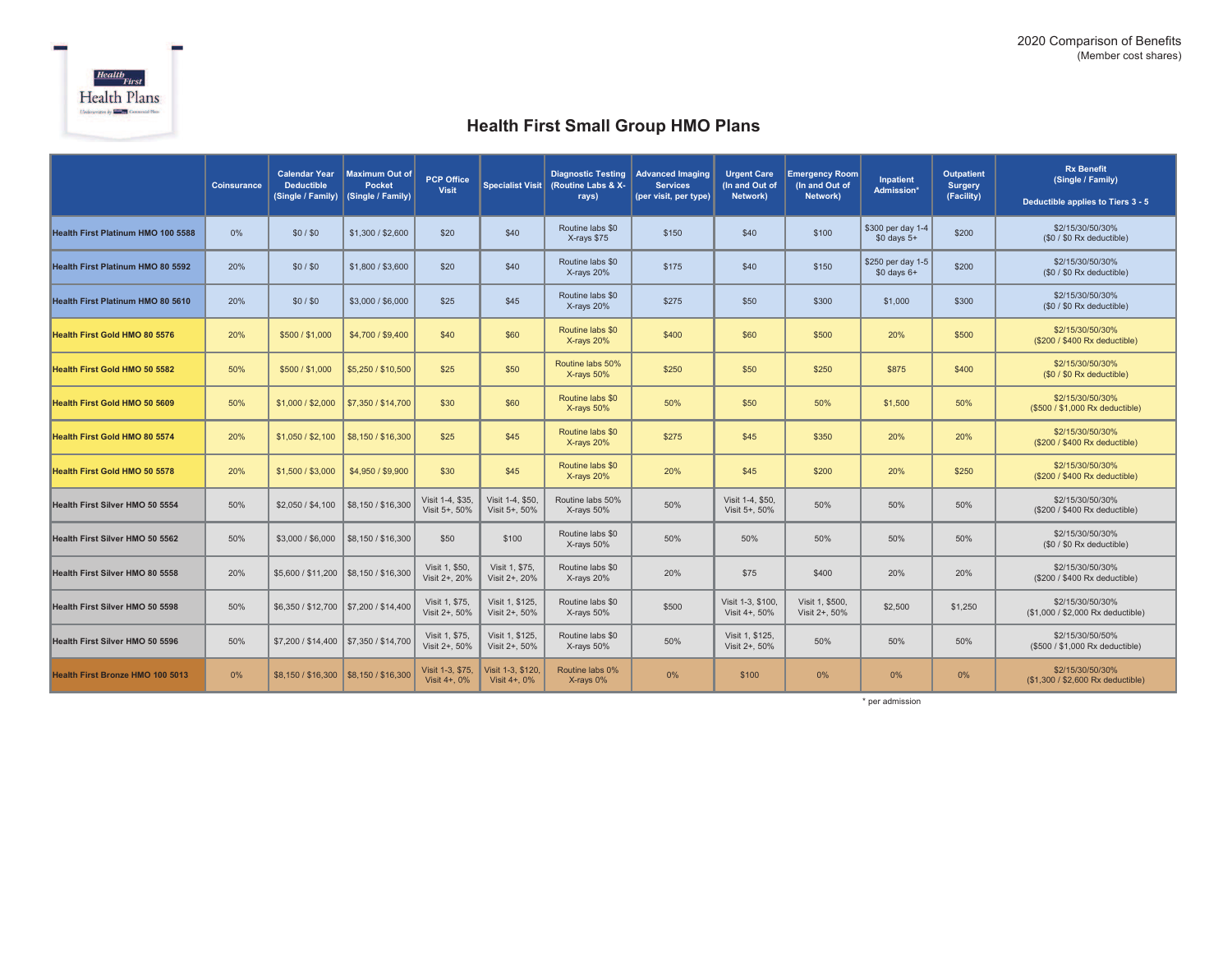

### **Health First Small Group HMO Plans - HSA Qualified**

|                                                                                                        | <b>Coinsurance</b> | Deductible <sup>^</sup> | Calendar Year   Maximum Out of<br>Pocket<br>(Single / Family) (Single / Family) | <b>PCP Office</b><br>Visit | Specialist Visit | (Routine Labs & X-<br>rays) | Diagnostic Testing   Advanced Imaging<br><b>Services</b><br>(per visit, per type) | <b>Urgent Care</b><br>(In and Out of<br>Network) | <b>Emergency Room</b><br>(In and Out of<br>Network) | Inpatient<br>Admission* | Outpatient<br><b>Surgery</b><br>(Facility) | Rx Benefit <sup>^^</sup><br>(Single / Family deductible) |
|--------------------------------------------------------------------------------------------------------|--------------------|-------------------------|---------------------------------------------------------------------------------|----------------------------|------------------|-----------------------------|-----------------------------------------------------------------------------------|--------------------------------------------------|-----------------------------------------------------|-------------------------|--------------------------------------------|----------------------------------------------------------|
| <b>Health First Gold HMO 90 5586</b>                                                                   | 10%                | \$1,750 / \$3,500       | \$2,600 / \$5,200                                                               | 10%                        | 10%              | 10%                         | 10%                                                                               | 10%                                              | 10%                                                 | 10%                     | 10%                                        | 10% after deductible                                     |
| Health First Silver HMO 90 5566                                                                        | 10%                |                         | $$3,000 / $6,000$ \$6,900 / \$13,800                                            | 10%                        | 10%              | 10%                         | 10%                                                                               | 10%                                              | 10%                                                 | 10%                     | 10%                                        | 10% after deductible                                     |
| Health First Silver HMO 90 5568                                                                        | 10%                | \$3,000 / \$6,000       | $\parallel$ \$6,800 / \$13,600                                                  | 10%                        | 10%              | 10%                         | 10%                                                                               | 10%                                              | 10%                                                 | 10%                     | 10%                                        | 10% after deductible                                     |
| Health First Silver HMO 80 5600                                                                        | 20%                | \$3,500 / \$7,000       | $\parallel$ \$5,150 / \$10,300                                                  | 20%                        | 20%              | 20%                         | 20%                                                                               | 20%                                              | 20%                                                 | 20%                     | 20%                                        | 20% after deductible                                     |
| Health First Silver HMO 100 5602                                                                       | 0%                 | \$4,500 / \$9,000       | \$4,500 / \$9,000                                                               | 0%                         | 0%               | 0%                          | 0%                                                                                | 0%                                               | 0%                                                  | 0%                      | 0%                                         | 0% after deductible                                      |
| Health First Bronze HMO 100 5550                                                                       | 0%                 |                         | \$6,900 / \$13,800 \$6,900 / \$13,800                                           | 0%                         | 0%               | 0%                          | 0%                                                                                | 0%                                               | 0%                                                  | 0%                      | 0%                                         | 0% after deductible                                      |
| <sup>A</sup> Individual deductible amount does not apply if policy covers 2 or more<br>^ per admission |                    |                         |                                                                                 |                            |                  |                             |                                                                                   |                                                  |                                                     |                         |                                            | <sup>M</sup> Includes medical and pharmacy expenses      |

people.

^ per admission

^^ Includes medical and pharmacy expenses per calendar year

Includes medical and pharmacy expenses per calendar year

All plans include pediatric benefits for covered individuals under age 19. Pediatric Vision Eye Exam with standard glasses (1 per year) and pediatric dental, through Delta Dental's DHMO plan, are provided with \$0 cost-shar

This Benefit Grid is intended only to highlight certain Benefits and should not be relied upon to fully determine coverage. If this Benefit Grid conflicts in any way with the Schedule of Benefits, the Schedule shall prevai

(9/24/19) This is a summary of benefits only. Limitations and prior authorization requirements may apply to certain services. Consult your Certificate of Coverage for a complete listing of services and cost share amounts. Health First Commercial Plans, Inc. does not discriminate on the basis of race, color, national origin, disability, age, sex, gender identity, sexual orientation, or health status in the administration of the plan, includi